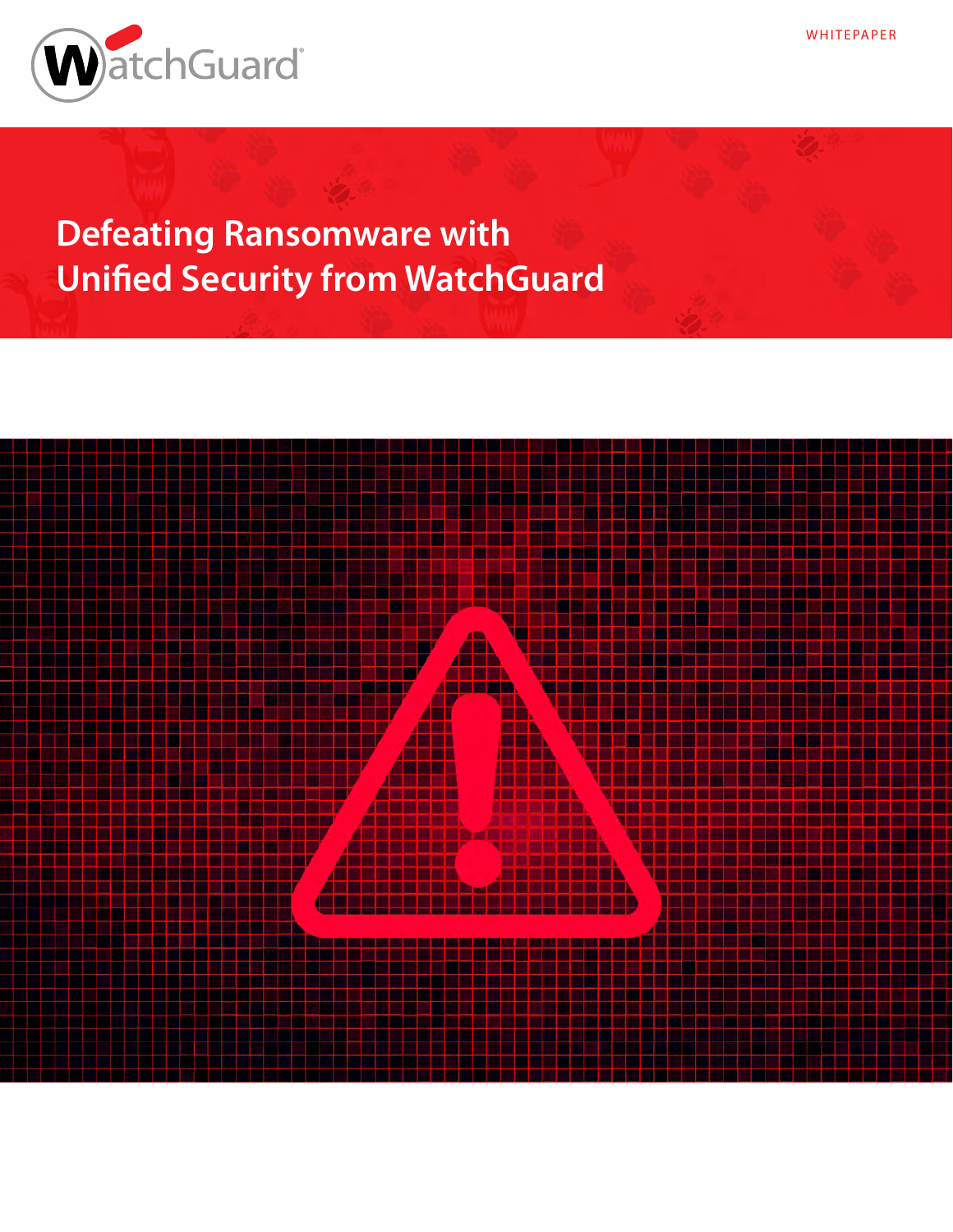# **Table of Contents**

# **INTRODUCTION**

Perhaps the most lucrative method of cyber crime encountered to date, the emergence of ransomware marks a distinct shift in how cyber criminals derive value from their victim's data. With ransomware, attackers no longer need to focus on stealing data they can easily resell, but rather exploit the importance of that data to the victim. Even though the data may not be sensitive in its content, it may be business-critical for the target. By holding the data hostage and demanding a ransom for its return, attackers are able to monetize data for which they may have had no other use.

This paradigm shift places a host of organizations, many of whom have long felt themselves too small to be an appealing target for cyber attacks, firmly in the crosshairs of cyber criminals.

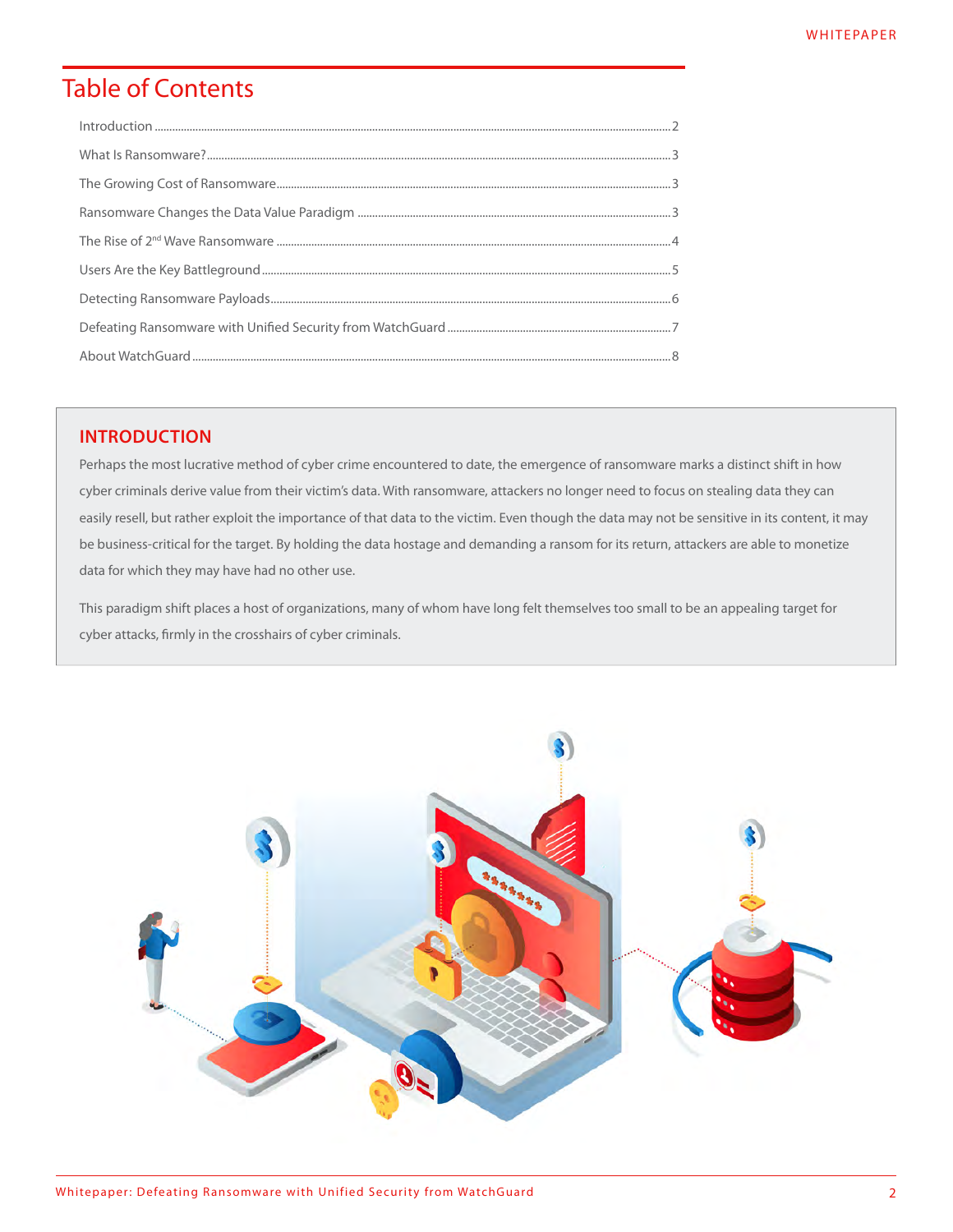# <span id="page-2-0"></span>**WHAT IS RANSOMWARE?**

Ransomware is a type of advanced malware attack that takes hold of a device, either locking the user out entirely or encrypting files so they cannot be used. This type of attack can gain access to your device in a variety of ways, whether downloaded from a malicious or compromised website, delivered as an attachment from a phishing email, or dropped by exploit kits onto vulnerable systems. When a piece of ransomware lands on your computer and is executed, it starts restricting access to important parts of your computer. Early on it would simply encrypt documents on your system, restricting access to the data you need to do your job.

Eventually, newer types of ransomware restricted access to the computer itself, either by blocking access to your desktop or rebooting your computer into a locked state. Lately, some more recent pieces of ransomware will copy your important data from your computer. In all cases the attacker eventually makes themselves known with an "official" ransom demand, as well as thorough instructions and timelines on how to make a payment to either regain access to the device or to receive the decryption key for the captive files.

# **THE GROWING COST OF RANSOMWARE**

It goes without saying that ransomware attacks can be extremely lucrative for our adversaries, but recent attacks have made the profitability of such attacks obscene. In 2018 the average ransom demand was \$41,000. In 2019, that figure more than doubled to \$84,000, driven in part by the convergence and cooperation of formerly competitive cyber-criminal gangs. 1

In 2016, the FBI predicted that ransomware would be \$1 billion source of income for cyber criminals. Today, estimates suggest the market will reach 20 times that by the end of 2021. 2

Unfortunately, the total cost of a ransomware attack often makes the ransom demand seem of little consequence. The true cost of a ransomware attack must consider all of the damages done to IT assets, time and money spent recovering data, and losses to customer/employee confidence. Over one third of ransomware victims report a loss of revenue, while 20% have had to stop operations completely in the aftermath of a successful ransomware attack.<sup>3</sup> Further, research suggests the average cost of downtime for a SMB in 2019 was \$141,000, up 200% year over year. 4 Few small businesses could withstand such an attack.

## **RANSOMWARE CHANGES THE DATA VALUE PARADIGM**

Security professionals have long talked about the need to protect sensitive data as the threat of identity theft and fraud made prioritizing the security of specific types of data essential. While protecting sensitive data is by no means trivial, organizations are able to rely on a fairly straightforward formula for data protection; identify sensitive data, build protections around where that data is stored and used, and where possible keep the data encrypted.

The protection of sensitive data largely requires that you focus on the data that your attacker will find most valuable, which typically corresponds to the data that an attacker will be able to sell or use for financial gain most easily. Today, this data is highly regulated and for many organizations, its handling requires strict adherence to national and international compliance initiatives.

The emergence of ransomware marks a distinct shift in the data value formula as attackers no longer need to focus on the market value of the data they collect, but rather derive value based on the importance of that data to you or your business. Even though the data may not be sensitive in its content, it may be business-critical for your organization in the short and long term. By holding your data hostage and demanding a ransom for its return, attackers are able to monetize data for which they may have had no other use.

This paradigm shift places a host of new organizations, many of whom have long felt themselves too small to be an appealing target for cyber attacks, firmly in the crosshairs of an increasingly sophisticated onslaught of attackers.



In 2018 the avg. ransom demand was \$41,000. In 2019, that figure more than doubled.



Estimates suggest ransomware source of income will reach 20 times more than 2016.



Average cost of downtime for SMB in 2019 was \$141,000, up 200% year over year.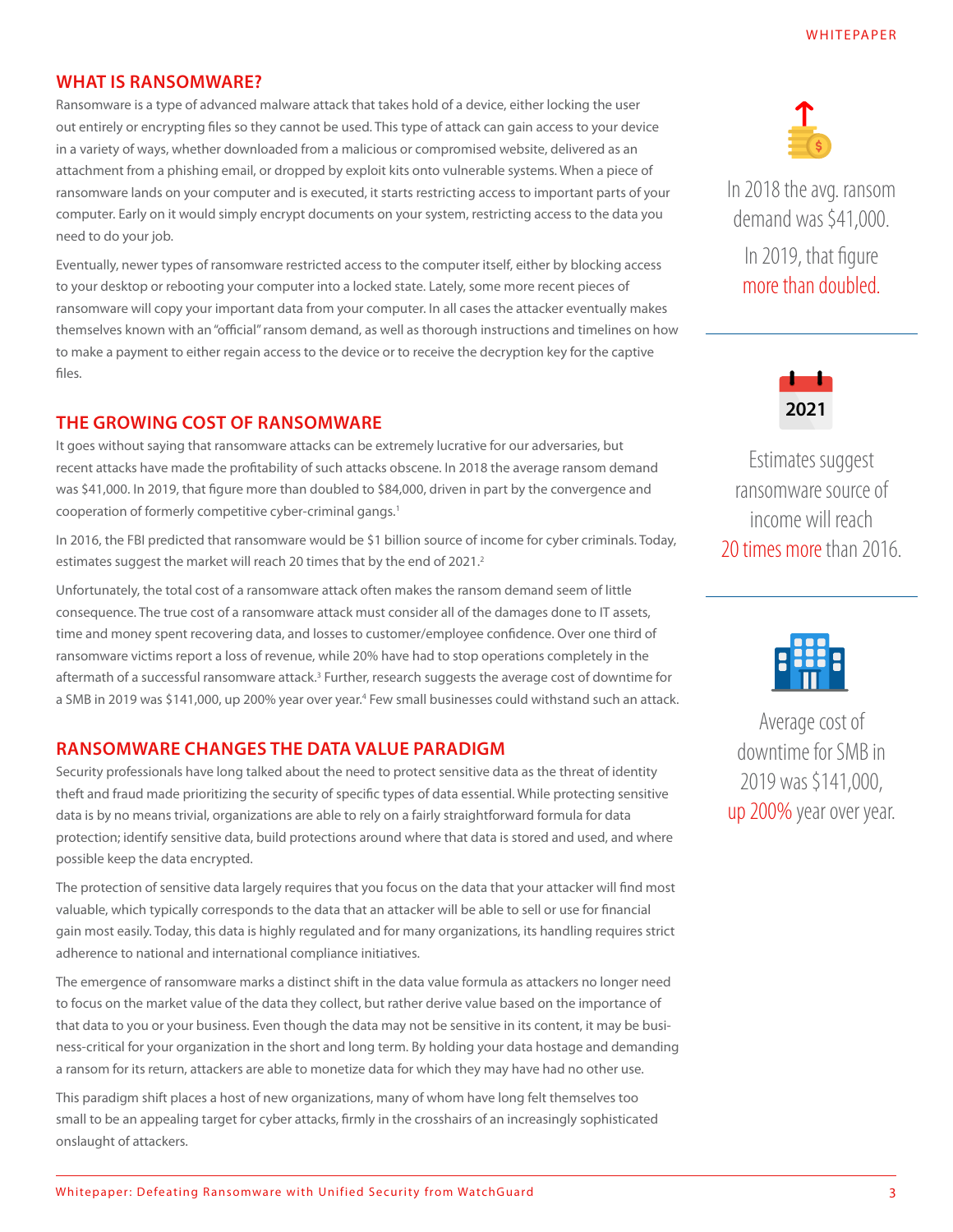# <span id="page-3-0"></span>**THE RISE OF 2nd WAVE RANSOMWARE**

In the first wave of ransomware (2016-2017), the model was to ask for a small ransom, sometimes as low as \$100, while infecting as many people as possible. Starting in 2019, ransomware's second wave shifted in operating model. Instead of widespread infection, newer campaigns started targeting specific companies. Attackers worked for weeks or months to get access to a specific company and would deploy the ransomware on many internal computers once they got access.

The ransoms for these attacks grew to thousands of dollars. The increase in ransom becomes viable because the ransomware scare has increased the demand for cyber insurance. If a ransomware event happens to a victim with cyber insurance, the insurance company will assist in recuperating the ransom paid. This means the company is more likely to pay the ransom.

## Ransomware for Sale! Black Market for Ransomware Tools Minimizes the Barrier to Entry

The continued prevalence of the ransomware threat can be attributed in part to the availability of ransomware tools and services offered on the deep web. These tools drive down the level of sophistication required to perpetrate a ransomware attack, enabling would-be attackers with limited computer skills to pull off significant ransomware campaigns.

The emergence of ransomware-as-a-service offerings marks another troubling trend in the war against ransomware. Full-service shops now offer everything from malware samples and the hosting infrastructure, to call centers that help victims pay the ransom, all for a percentage of the ransom received. With all of these tools mere clicks away from our would-be attackers, it should come as no surprise that SMBs are increasingly falling victim to the wave of ransomware attacks.

## Ransomware Spotlight - Maze

In January 2020, the Maze ransomware campaign made a major escalation in how ransomware operates. In addition to restricting access to the computer and/or documents, this ransomware transmitted some of that data off the computer to some sort of command and control (c2) system. This bridges ransomware into the other major business model of cyber crime, selling stolen data. Until 2016 the major source of revenue for cyber criminals was to sell the data they stole to anyone willing to pay. Put it all together and attackers can now turn hacked access to a company into two separate revenue streams.

What's even more worrisome about these new ransomware campaigns is that victims now must assume the ransomware can and will transmit their confidential data over the internet. These incidents suddenly fall into the realm of mandatory data loss laws in California and Europe. The burden suddenly doubles on the victim, since they were ultimately responsible with safely storing personal data.

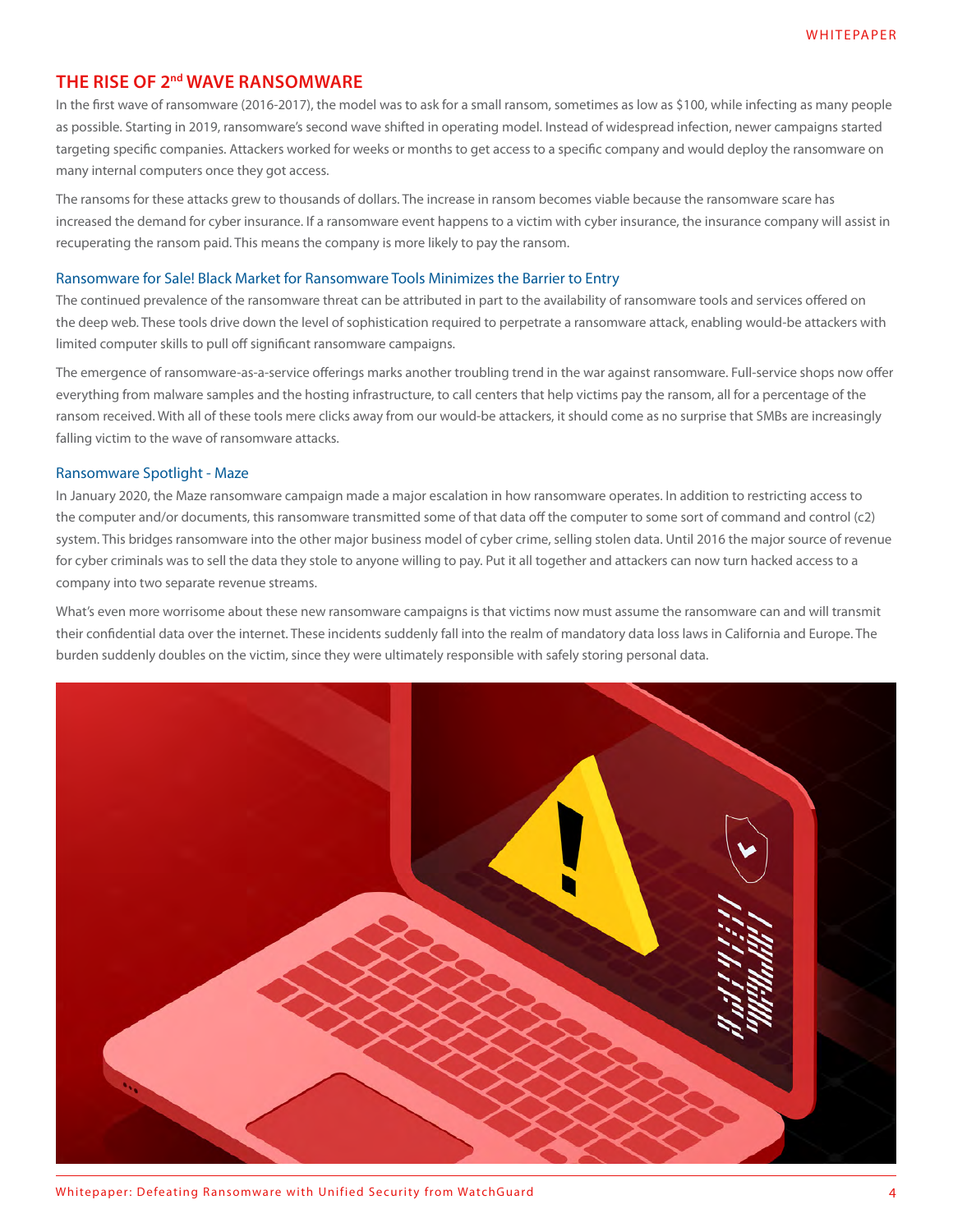# <span id="page-4-0"></span>**USERS ARE THE KEY BATTLEGROUND**

Today, cyber criminals are increasingly exploiting the naivety of users as the initial attack vector, taking advantage of their lack of cybersecurity literacy. Employees represent the front line in preventing a ransomware disaster. All it takes is one wrong click on a link or a file to set the wheels of a ransomware infection in motion. From using scare tactics like impersonating federal agencies or the police, to delivering malware via emails carefully crafted to target a specific person, attackers are well versed in techniques that increase the likelihood of a click. In fact, 90% of cyber attacks today begin with a successful phishing attempt that tricks one of your users to clicking a link or downloading a file that delivers malware or grants the attacker unintended access.

## Common Ransomware Attack Vectors

Threat actors use three main vectors to get initial access in ransomware campaigns:

- Phishing a user
- RDP abuse
- Scan & exploit techniques

## Phishing

According to Gartner, by 2025, 85% of successful attacks will leverage the human factor, rather than use advanced malware. Compared to technology, the human factor will be by far the slowest one to evolve, and the most stable. 83% of businesses have fallen victim to a phishing attack, and with more employees working remotely than ever before, phishing attacks are on the rise. Email is the preferred delivery method for such attacks, although there are others, like text messages and chat applications. Spear phishing, as well as whaling, targeting CIOs and C-Level employees in organizations, which typically requires impersonating an internal user's email address (business email compromise), are also increasing in frequency. According to the FBI, BEC accounted for more than \$26 billion in losses from 2016 through 2019.

## RDP Abuse

The COVID-19 pandemic resulted in more than 1.5 million new Remote Desktop Protocol (RDP) servers being exposed to the Internet to get employees connected quickly, with little regard for security. Credential stuffing and brute force attacks against RDP services exposed to the Internet, virtual private network (VPN) services, and user accounts are common. Typically using an attack technique of systematic guessing, lists of passwords, or dumped credentials from previous breaches, the attacker seeks to forcibly authenticate to a device or service.

#### Scan-and-Exploit Techniques

These types of tactics take advantage of the fact that many organizations still do not have adequate vulnerability and patch management capabilities yet. This is the low-hanging fruit for the attackers.

In fact, just a small number of vulnerabilities, in some cases years old, are behind a large proportion of ransomware attacks. So, investing in efficient measures to assess and patch those remote systems, even if they are not connected to the VPN, is key. According to a 2020 study from cybersecurity company SenseCy, there are only four vulnerabilities that are being abused in a large proportion of the 180 incidents they studied.







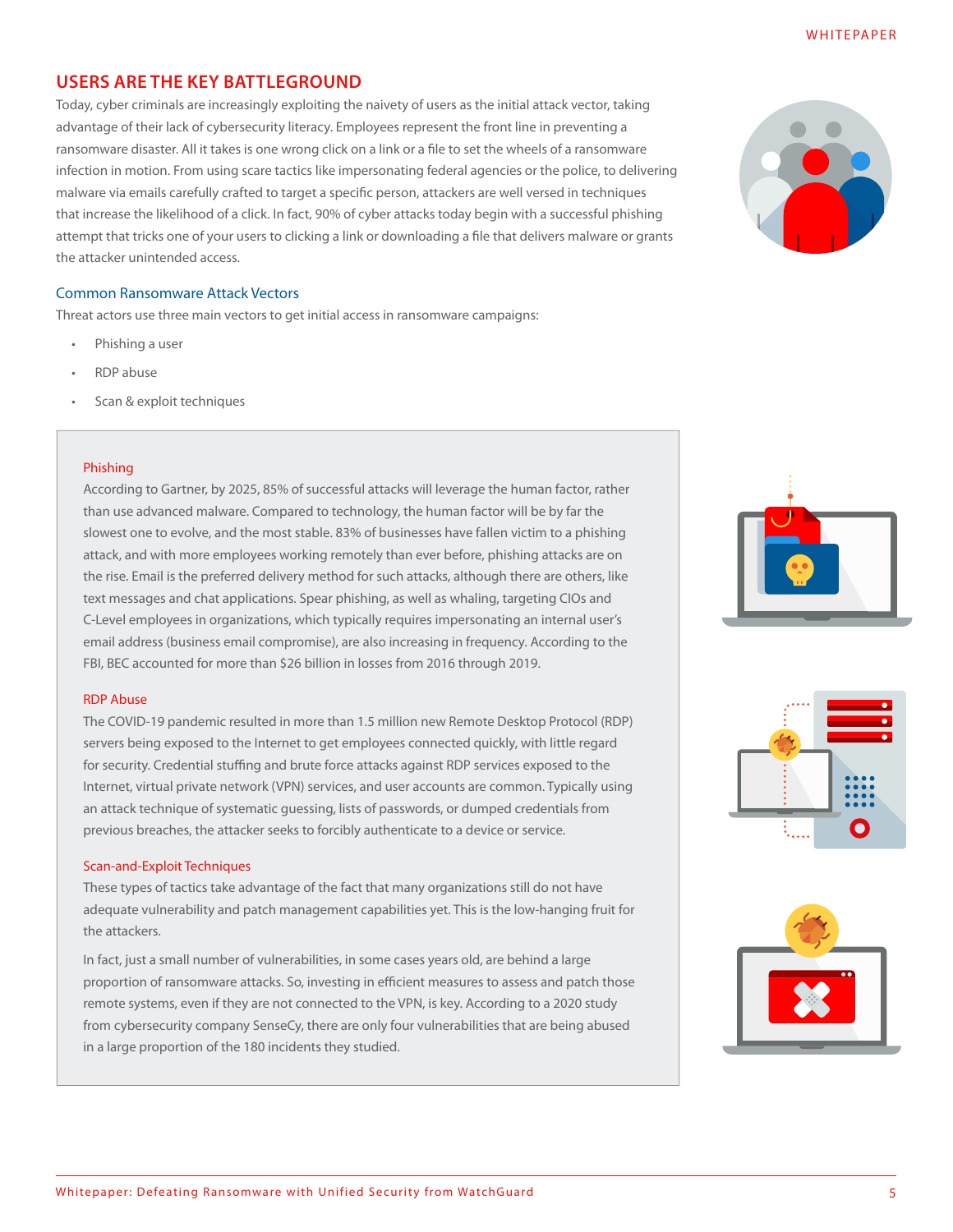## <span id="page-5-0"></span>**DETECTING RANSOMWARE PAYLOADS**

Until recently, antivirus (AV) products were the primary way to prevent malware, like ransomware, from entering your network or infecting your computers. Antivirus solutions depend on human researchers to find new malware variants and uncover distinct patterns in the malicious files that uniquely identify them. Using these patterns – signatures, if you will – these solutions are able to recognize and block previously discovered malware before it enters your network, or infects your computers.

For a long time, these signature-based solutions seemed sufficient, and helped prevent the majority of malware. However, legacy AV solutions have an Achilles' heel in that these pattern-based solutions are always reactive, not proactive. A human or automated system must already have found and analyzed a new malware sample before it can create the signatures to block it. In short, it can't identify brand new malware samples when they're first released.

To exploit this issue, attackers have evolved their malware specifically to evade signature-based AV solutions. They've designed malware that loads in stages using dropper files, malware that tries to disable security programs including AV, and malware files that are encoded in different ways to sneak past the latest signatures.

In response, AV products have also evolved, using more complex signature rules to catch a wider range of samples (called a malware family) and designing basic heuristic solutions to try to identify new malware based on its file attributes. Unfortunately, criminals have increasingly adopted one very effective evasion technique, which has changed the game, and allowed many new malware samples to get past legacy solutions. That technique is *polymorphism*.

Polymorphic malware is a fancy term for malware that constantly changes the way it looks to evade signature-based detection. Using methods the criminals call "packing and crypting," attackers can repeatedly change a malware file on a binary level, making it look different to AV software. Even though the malicious executable still does the exact same thing, it looks like a new file, resulting in AV products missing a piece of malware that they previously knew about. Because of polymorphism, we've seen an exponential increase in the amount of new malware variants released year-over-year (Figure 1).

So how common is "zero day," or new and unique malware? Unfortunately, due to polymorphism this problem has become an epidemic. According to Webroot, 97% of the executable malware found on endpoints was unique,<sup>5</sup> meaning it hadn't been seen before and likely wouldn't have been caught by signature-based AV solutions. Other experts agree, finding that almost half of the AV products miss newly released malware<sup>6</sup> the day it's released (day 0).

In short, while signature-based AV solutions are still partially useful for quickly preventing a certain threshold of basic malware, they're insufficient at detecting the more common evasive and advanced malware samples seen today, including the more sophisticated ransomware that has plagued many organizations recently.



**Total malware** 

 *Figure 1: Growth of malware over time according to AV-Test.org 7*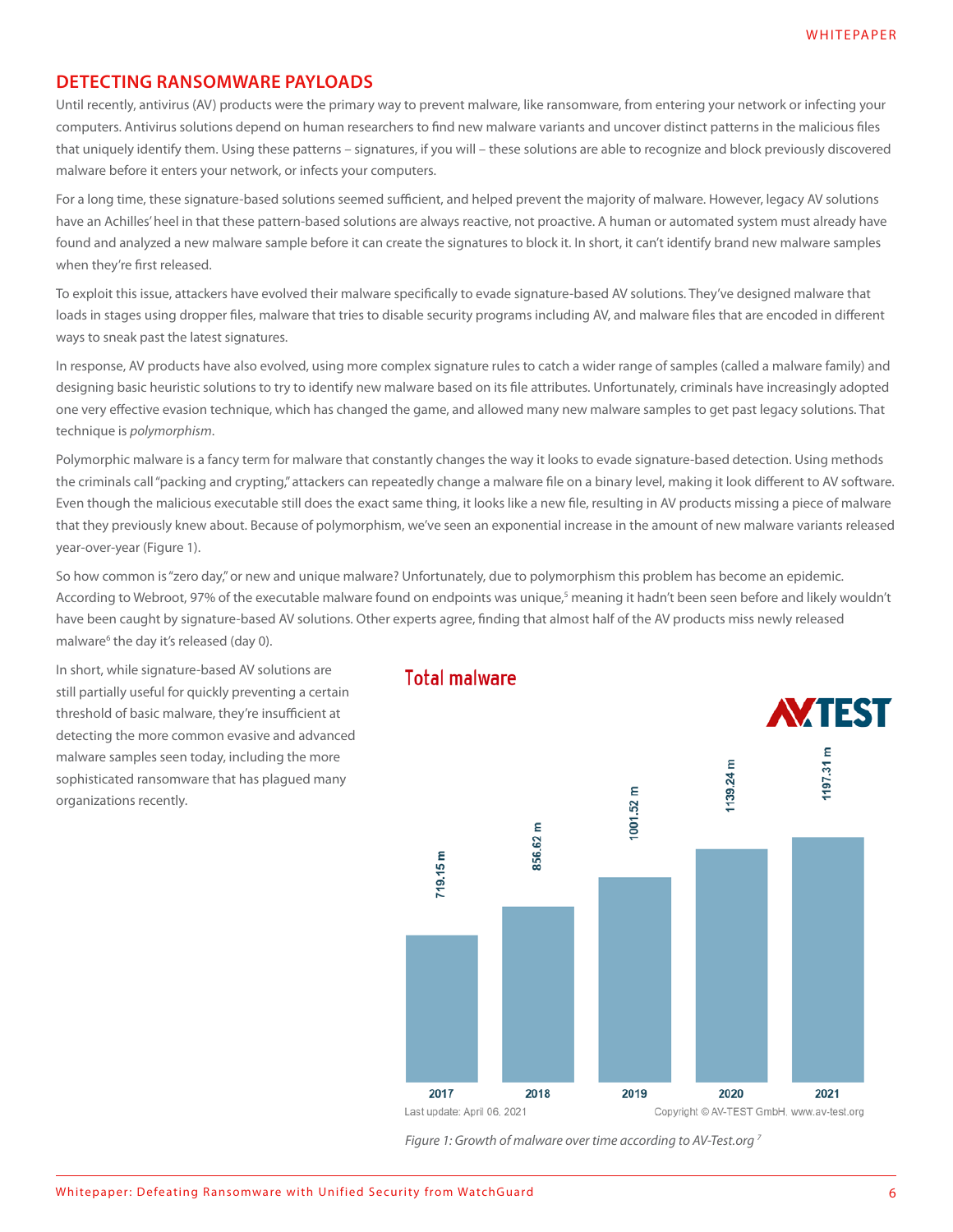## <span id="page-6-0"></span>**DEFEATING RANSOMWARE WITH UNIFIED SECURITY FROM WATCHGUARD**

Originally published by Lockheed Martin as part of the Intelligence Driven Defense model for the identification and prevention of cyber intrusion activity, the Cyber Kill Chain identifies what the adversaries must complete to achieve their objective, by targeting the network, exfiltrating data and maintaining persistence in the organization.

Deploying a unified security platform makes it possible to intercede at several points in the kill chain, preventing the attack from proceeding closer to their objective. Key to this approach is the ability to correlate network and endpoint security events with threat intelligence to detect,



prioritize and take immediate action to stop malware attacks. WatchGuard's multi-layer platform makes it possible for organizations of all sizes to defend against advanced malware threats, including ransomware attacks, without unnecessary complexity.

Stopping ransomware attacks before they start requires blocking the three common vectors: phishing, RDP abuse, and scan & exploit techniques. WatchGuard offers a host of solutions that protect your users from being the "patientzero" for ransomware attacks, including DNS-filtering, spam protection, patch management, and multi-factor authentication. A unified security platform lightens the load for your IT team by integrating advanced technologies to enable comprehensive, multi-layered security across networks, users, endpoints, data, and applications (in the Cloud or on premises). Unifying security into a single platform unlocks efficiencies simply not possible with disparate systems, allowing for automation of frequent manual tasks that take up your IT team's time.

## Here are 10 ways WatchGuard can help your IT team defeat ransomware:

- **Automatically Block Phishing Attempts.** Phishing via email is the most common method for starting a ransomware attack. Blocking malicious emails with spamBlocker on the Firebox and antispam on the endpoint can keep your user's mailbox free of compromise. Miss an email, and a user clicks a link they shouldn't? DNSWatch makes it possible to kill command and control channels and block connections to the bad guys. Need to protect users remotely? DNSWatchGO delivers the same protection on a per-user basis, without requiring a VPN. **1**
- **Enforce Strong User Identities.** AuthPoint provides effective multi-factor authentication for your workforce, protecting business assets, accounts, and data against credential theft, fraud and phishing attacks. What's more, the AuthPoint mobile app makes each login attempt visible and its unique Mobile DNA ensures only the original device can perform authentication when sophisticated threats try to clone mobile devices. **2**
- **Easily Close Security Gaps.** According to Ponemon Institute, 57% of victims of cyber attacks said that applying a patch would have prevented them from being attacked and 34% said that they even knew about the vulnerability before the attack. WatchGuard's user-friendly Patch Management solution for managing vulnerabilities in operating systems and third-party applications on Windows workstations and servers can help reduce the attack surface against ransomware attacks. **3**
- Prevent Unknown Application Execution. Our exclusive Zero-Trust Application Service enables continuous endpoint monitoring, detection and classification of all activity to reveal and block anomalous behaviors of users, machines and processes. Adaptive Defense 360 automatically mitigates the attack, by blocking any unknown application execution until it is validated as trustable by our machine-learning system and/or cybersecurity team. **4**